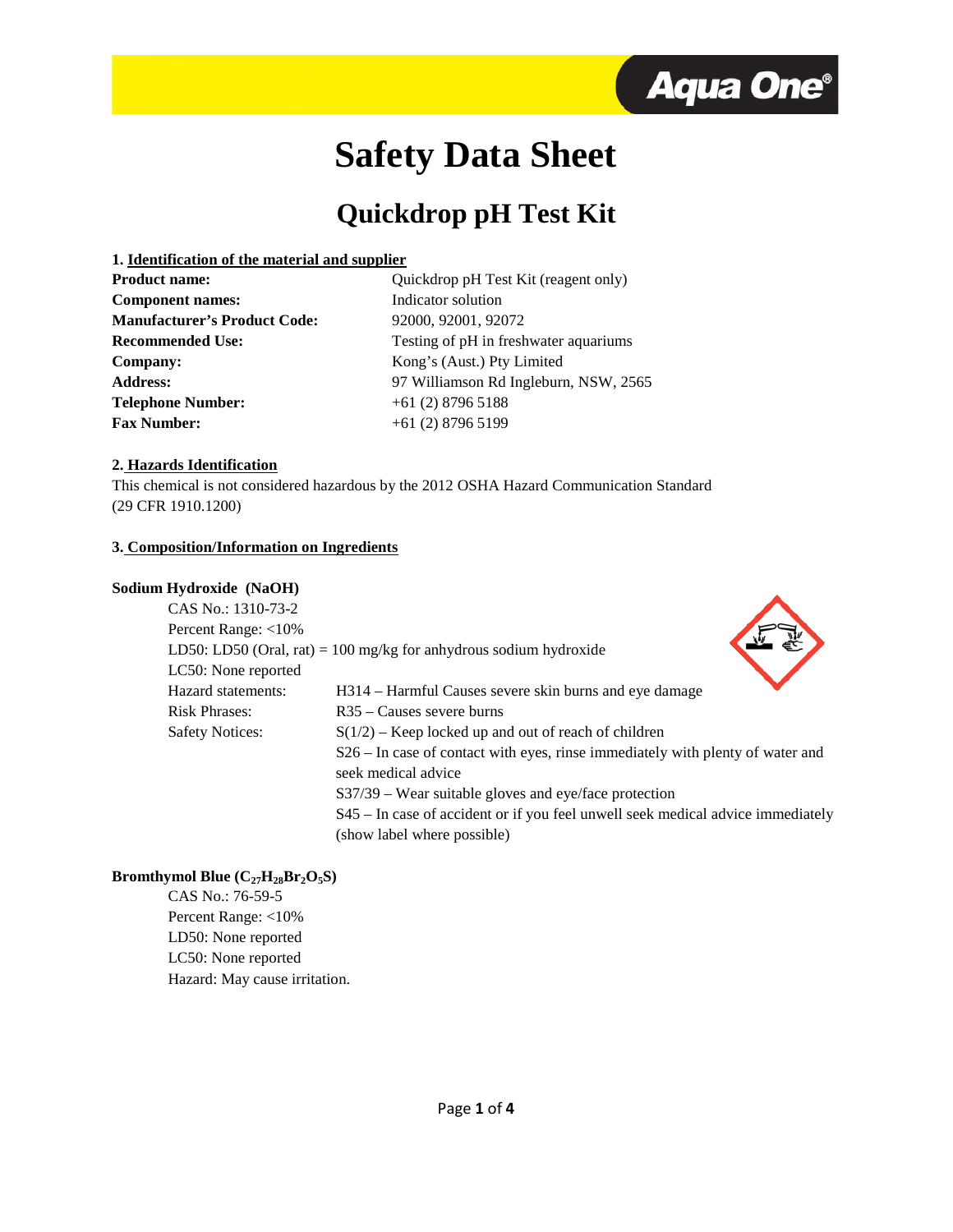

# Distilled Water (H<sub>2</sub>O)

CAS No.: 7732-18-5 Percent Range: 30-60% LD50: None reported LC50: None reported Hazard: No effects anticipated.

# Ethanol  $(C_2H_6O)$

| CAS No.: 64-17-5       |                                                                          |
|------------------------|--------------------------------------------------------------------------|
| Percent Range: 30-60%  |                                                                          |
|                        | LD50: 3450 mg/kg Oral Mouse, 6300 mg/kg Oral Rabbit, 7060 mg/kg Oral Rat |
|                        | LC50: 39 gm/m3/4H Inhalation Mouse, 20000 ppm/10H Inhalation Rat         |
| Hazard statements:     | $H225 - Flammable$                                                       |
| <b>Risk Phrases:</b>   | $R11 -$ Highly Flammable                                                 |
| <b>Safety Notices:</b> | S <sub>2</sub> – Keep out of reach of children                           |
|                        | $S7 - Keep container tightly closed$                                     |
|                        | $S16 - Keep$ away from ignition sources – no smoking                     |

**4. First Aid Inhalation:** Not expected to require first aid measures **Ingestion:** If large amounts are swallowed, give water to drink and seek medical advice **Skin Contact:** Wash exposed area with soap and water. Seek medical advice if irritation develops **Eye Contact:** Wash thoroughly with running water. Seek medical advice if irritation develops

# **5. Fire Fighting Measures**

**Flammable Properties:** Flammable liquid and vapours.

**Flash Point:** 16°C

**Hazardous Combustion Products:** Toxic fumes of: carbon monoxide, carbon dioxide.

**Fire / Explosion Hazards:** Flammable Liquid May react violently with: strong oxidizers

**Extinguishing Media:** Carbon dioxide Dry chemical. Alcohol foam.

**Fire Fighting Instruction:** As in any fire, wear self-contained breathing apparatus pressure-demand and full protective gear.

# **6. Accidental Release Measures**

| <b>Exposure Controls/Personal Protection</b> |                                                         |
|----------------------------------------------|---------------------------------------------------------|
| <b>Ventilation System:</b>                   | Not expected to require any special ventilation         |
| <b>Skin Protection:</b>                      | Wear protective gloves and clean body-covering clothing |
| Eye protection:                              | Safety glasses                                          |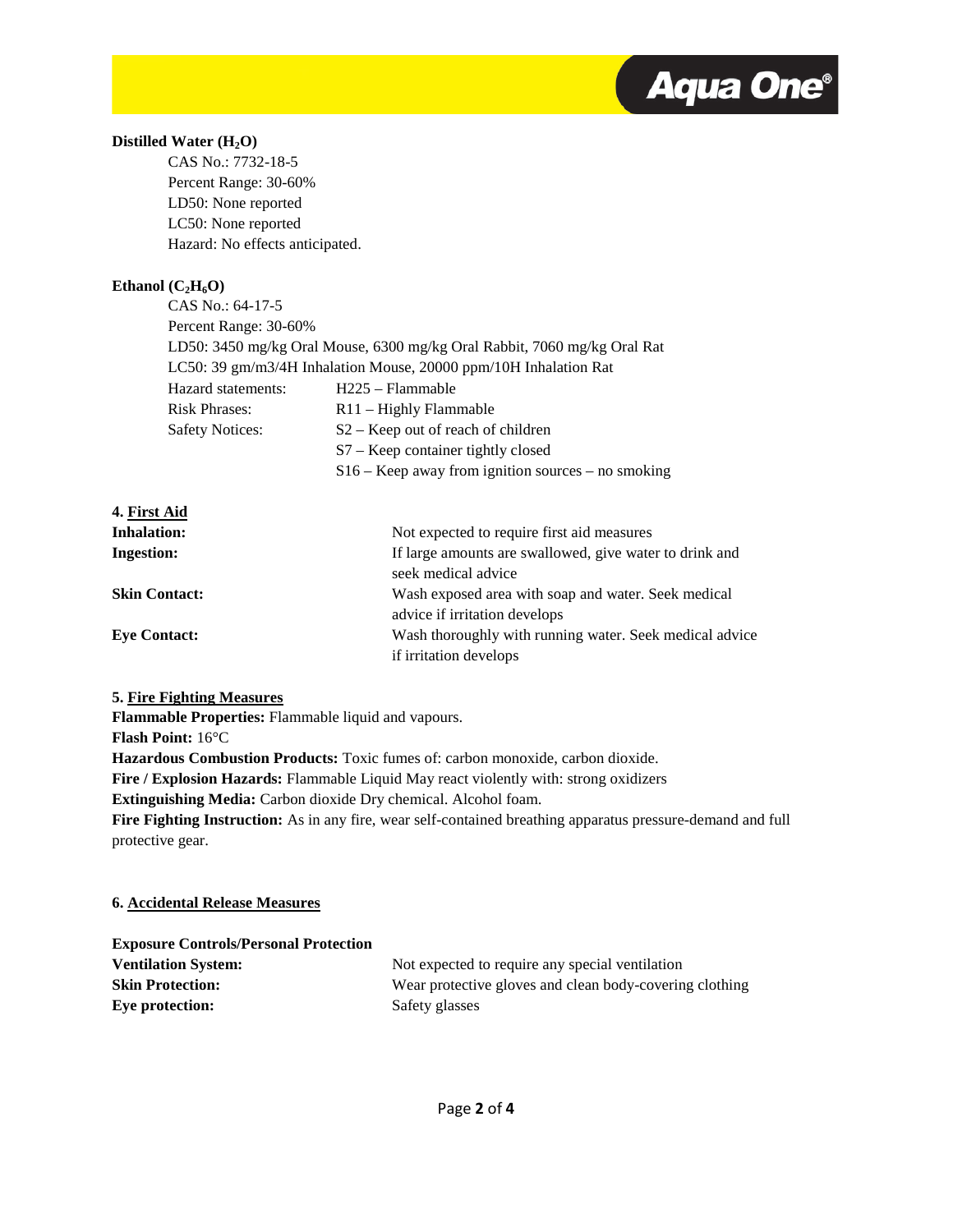

**Spill or Release Procedures:** Wear appropriate personal protective equipment as specified above. Contain and recover liquid where possible. Collect liquid in an appropriate container or absorb with inert material (e.g. dry sand). Do not use combustible material such as paper or saw dust. **7. Handling and Storage Precautions for Safe Handling:** Not classified as dangerous goods **Special Precautions & Conditions For Safe Storage:** Store with lid sealed at <30°C Wash hands after use.

#### **8. Exposure controls and personal protection**

**Engineering Controls:** Have an eyewash station nearby. Have a safety shower nearby. Use general ventilation to minimize exposure to mist, vapour or dust. Maintain general industrial hygiene practices when using this product.

# **Personal Protective Equipment:**

**Eye Protection:** safety glasses with top and side shields **Skin Protection:** disposable latex gloves lab coat **Inhalation Protection:** adequate ventilation

**Precautionary Measures:** Avoid contact with: eyes skin clothing Do not breathe: mist/vapour Wash thoroughly after handling.

**Keep away from:** oxidizers heat

# **9. Physical & Chemical Properties**

| Appearance:              | Light green to amber solution |  |
|--------------------------|-------------------------------|--|
| Odour:                   | Odourless                     |  |
| Solubility:              | Completely soluble in water   |  |
| <b>Specific gravity:</b> | $\sim$ 1 0                    |  |
| pH:                      | N/A                           |  |

| Stable under ordinary conditions of use and storage |
|-----------------------------------------------------|
| No hazardous decomposition products                 |
| Will not occur                                      |
| No incompatible data found                          |
| No information found                                |
|                                                     |

#### **11. Toxicological Information**

|                              | <b>NTP Carcinogen</b> |             |                      |
|------------------------------|-----------------------|-------------|----------------------|
| Ingredient                   | Known                 | Anticipated | <b>IARC</b> Category |
| Bromothymol Blue Sodium Salt | N <sub>0</sub>        | No          | None                 |
| Sodium Hydroxide             | No.                   | No          | None                 |
| Ethanol                      | N <sub>0</sub>        | No          | None                 |
| Water                        | N <sub>0</sub>        | No          | None                 |